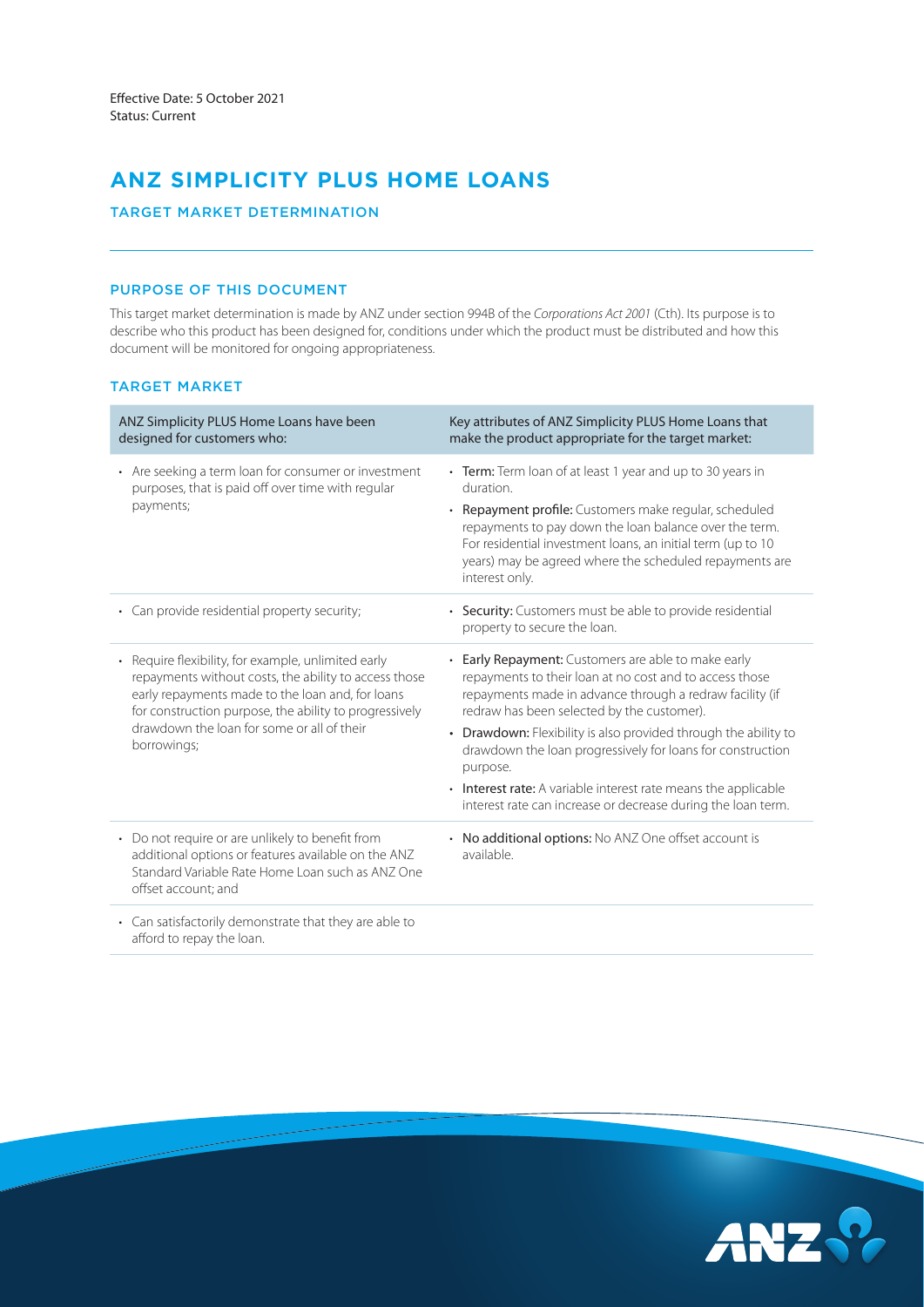# DISTRIBUTION CONDITIONS

ANZ applies the following conditions and restrictions to the distribution of ANZ Simplicity PLUS Home Loans so that the product is likely to be provided to customers in the target market.

|                             | Condition                                                                                                                                                                                                                                                                                                                                                                                                                                     | Why do we do this?                                                                                                                                                                                                                                                                                                                                                                                                                                                                                                                                                                                                                                                                                                           |
|-----------------------------|-----------------------------------------------------------------------------------------------------------------------------------------------------------------------------------------------------------------------------------------------------------------------------------------------------------------------------------------------------------------------------------------------------------------------------------------------|------------------------------------------------------------------------------------------------------------------------------------------------------------------------------------------------------------------------------------------------------------------------------------------------------------------------------------------------------------------------------------------------------------------------------------------------------------------------------------------------------------------------------------------------------------------------------------------------------------------------------------------------------------------------------------------------------------------------------|
| Channel                     | ANZ Simplicity PLUS Home Loans can only be provided to<br>customers through the following channels:<br>• ANZ Branches, ANZ Private Bank,<br>ANZ Customer Contact Centre:<br>• ANZ Digital*;<br>• ANZ Mobile Lenders <sup>‡</sup> ; and<br>• ANZ accredited brokers.<br>* This may include anz.com, ANZ App and Internet Banking.<br># Mobile Lenders are credit representatives of ANZ and provide<br>services only in relation to ANZ loans. | So that ANZ only considers providing<br>ANZ Simplicity PLUS Home Loans if<br>the customer's application for the loan<br>is received through channels that are<br>subject to appropriate conditions,<br>controls and/or monitoring by ANZ.                                                                                                                                                                                                                                                                                                                                                                                                                                                                                    |
| Training &<br>Accreditation | ANZ Simplicity PLUS Home Loans can only be provided<br>to customers by ANZ directly or through the following<br>persons:<br>• Authorised ANZ staff and ANZ Mobile Lenders who are<br>accredited and trained: and<br>• ANZ accredited brokers who are accredited and given<br>instructions to an appropriate level for their tasks.                                                                                                            | So that:<br>• checks are conducted on matters like<br>qualifications and past conduct for<br>relevant individuals who are involved<br>in the distribution of ANZ products;<br>and<br>individuals understand the distribution<br>process they are required to comply<br>with when distributing ANZ products,<br>as well as the legislative framework<br>relevant to their activities                                                                                                                                                                                                                                                                                                                                          |
| Process                     | ANZ Simplicity PLUS Home Loans can only be provided<br>to customers after ANZ collects the required customer<br>information (including being provided information by<br>ANZ Mobile Lenders and ANZ accredited brokers where<br>relevant) and applies its affordability and suitability<br>checking processes.                                                                                                                                 | So that enquiries are made into a<br>customer's needs and objectives and<br>information is obtained which evidences<br>a customer's ability to repay the loan.<br>ANZ's affordability and suitability<br>checking process includes measures to:<br>• collect relevant financial information<br>from customers (either directly or<br>through ANZ's third party distribution<br>channels):<br>• analyse that information and assess<br>whether the customer will be able to<br>meet their financial obligations; and<br>• make enquiries with customers about<br>what they will use the loan for and<br>what loan features they require so that<br>the product is likely to be consistent<br>with their needs and objectives. |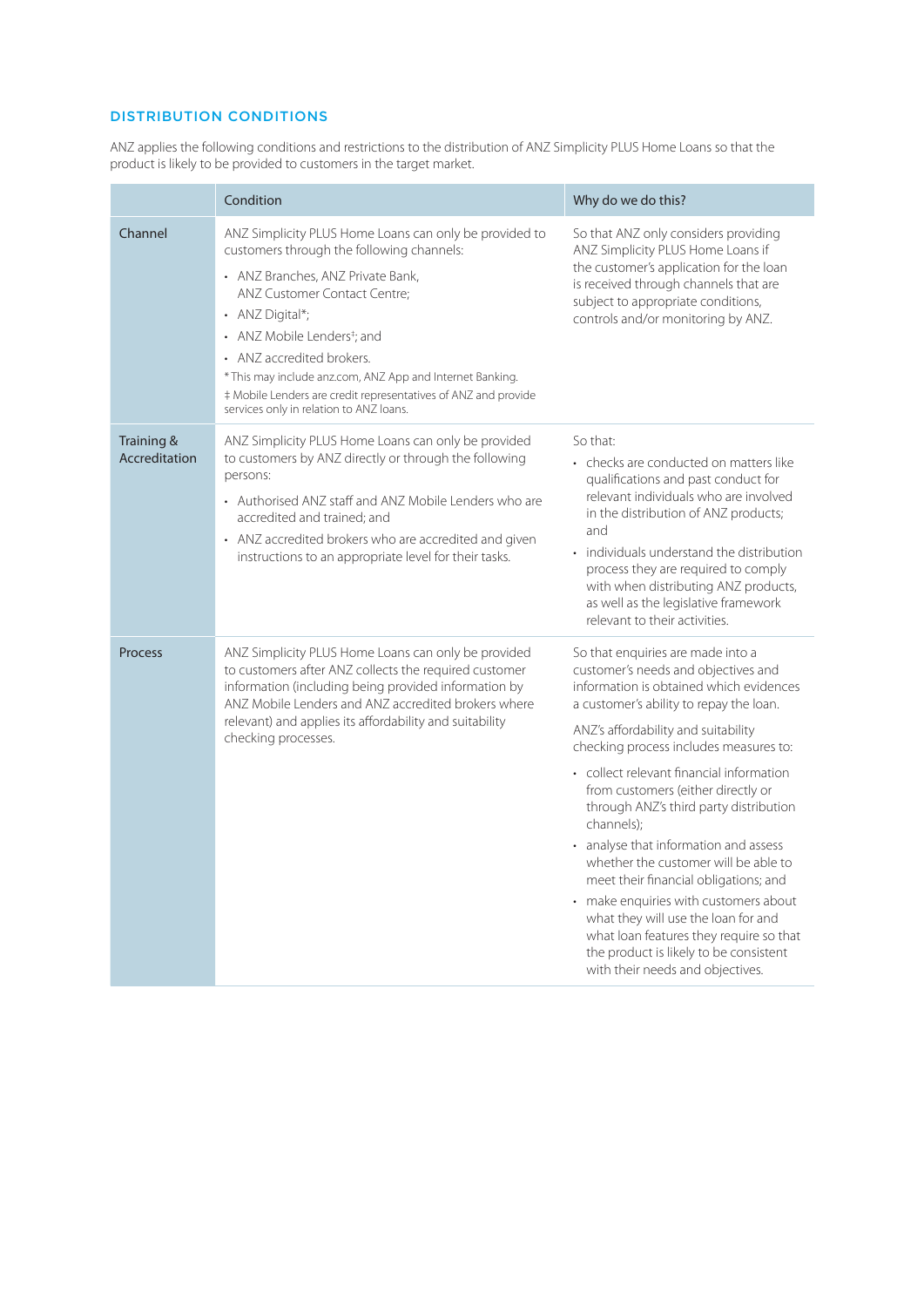# REVIEW THE TARGET MARKET DETERMINATION (TMD)

ANZ will review the TMD periodically to ensure it remains appropriate.

| Periodic Reviews of the TMD | Timing                                                          |
|-----------------------------|-----------------------------------------------------------------|
| • Initial review            | • No later than 18 months from the date the TMD is made.        |
| • Subsequent ongoing review | • No later than 18 months from the date of the previous review. |

## Review Triggers

In addition, ANZ will review this document earlier if one or more of the following occurs, where they reasonably suggest that the TMD is no longer appropriate:

- There is a material change to the product or its distribution.
- There is a change in law or its application, a change in relevant industry code, an AFCA determination, a court decision, or ASIC or other regulatory guidance that materially affects the product.
- There is a significant increase beyond expected levels in complaints or disputes, or a significant change in the nature of complaints or disputes relating to the product.
- ANZ has information about the way in which the product is being distributed, operating or being used by customers that reasonably suggests the TMD is no longer appropriate.
- Any other event occurs or information is received (for example, significant dealings in the product that are not consistent with the TMD) that reasonably suggests the TMD is no longer appropriate.

## REPORTING

Regulated Persons must provide the following information to ANZ:

| Category   | Description                                                                                                                                                                                                                                                                                                       | Reporting period           | Reporting timeframe                                                                                       |
|------------|-------------------------------------------------------------------------------------------------------------------------------------------------------------------------------------------------------------------------------------------------------------------------------------------------------------------|----------------------------|-----------------------------------------------------------------------------------------------------------|
| Complaints | • Whether any complaints relating to the product<br>were received during the reporting period; and<br>$\cdot$ If so:<br>- the number of complaints received during<br>the reporting period; and<br>- the substance of those complaints and any<br>general feedback relating to the product or<br>its performance. | Every calendar<br>quarter. | As soon as practicable<br>and in any case within 10<br>business days of the relevant<br>reporting period. |

In addition, ANZ accredited brokers must provide the following information to ANZ:

| Category                | Description                                                                                                                                                                                                                                                                                                                                 | Reporting period            | Reporting timeframe                                                                                                   |
|-------------------------|---------------------------------------------------------------------------------------------------------------------------------------------------------------------------------------------------------------------------------------------------------------------------------------------------------------------------------------------|-----------------------------|-----------------------------------------------------------------------------------------------------------------------|
| Regulator<br>feedback   | Any other significant feedback from a regulator or<br>consumer group which relates to the suitability of<br>the product or its distribution.                                                                                                                                                                                                | Every calendar<br>quarter.  | As soon as practicable<br>and in any case within 10<br>business days of the relevant<br>reporting period.             |
| Significant<br>dealings | • Date(s) the significant dealing occurred;<br>Description of the significant dealing and why it<br>$\bullet$<br>is not consistent with the TMD:<br>• Why the dealing is significant;<br>• How the significant dealing was identified; and<br>• What steps, if any, have been, or will be, taken in<br>relation to the significant dealing. | See reporting<br>timeframe. | As soon as practicable and in<br>any case within 10 business<br>days of becoming aware of<br>the significant dealing. |